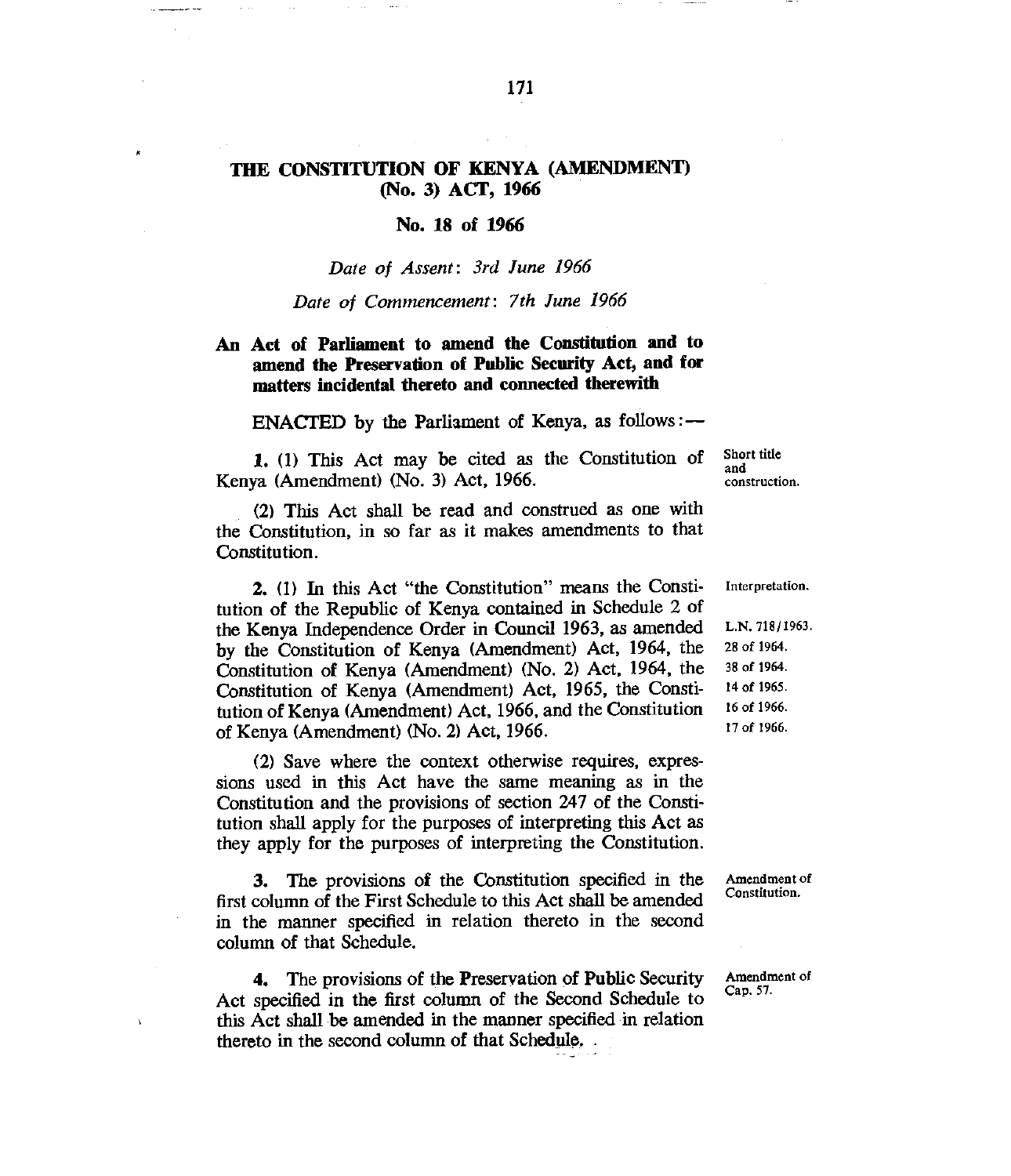# **No. 18** *Constitution of Kenya (Amendment) (No. 3)* **1966**

## FIRST SCHEDULE (s. 3)

### AMENDMENTS TO THE CONSTITUTION

*Provision Amendment* 

Chapter II Delete whole subsection and substitute a new subsection as Section  $27(1)$  follows—

> (1) Nothing contained in or done under the authority of an Act of Parliament shall be held to be inconsistent with or in contravention of section 16, section 20, section 23, section 24, section 25 or section 26 of this Constitution when Kenya is at war, and nothing contained in or done under the authority of any provision of Part III of the Preservation of Public Security Act shall be held to be inconsistent with or in contravention of those sections of this Constitution when and in so far as the provision is in operation by virtue of an order made under section 29 of this Constitution.

Section 29. Delete whole section and substitute a new section as follows—

Preservation of public security. Cap. 57. 29. (1) Subject to the provisions of this section, the President may at any time, by order published in the Kenya Gazette, bring into operation, generally or in any part of Kenya, Part III of the Preservation of Public Security Act or any of the provisions of that Part of that Act.

> (2) An order made under this section shall cease to have effect on the expiration of the period of twentyeight days commencing with the day on which the order is made, unless at some time before the expiration of that period it has been approved by a resolution of each House of the National Assembly.

> In reckoning any period of twenty-eight days for the purposes of the provisions of this subsection in their application to the House of Representatives no account shall be taken of any time during which Parliament is dissolved.

> (3) An order made under this section may at any time be revoked by the President by an order published in the Kenya Gazette.

> (4) An order made under this section and approved by resolutions of the Houses of the National Assembly in accordance with subsection (2) of this section may at any time be revoked by a resolution of either House of the National Assembly supported by a majority of all the members of that House, but otherwise shall have effect so long as both resolutions of approval remain in force and **no longer.**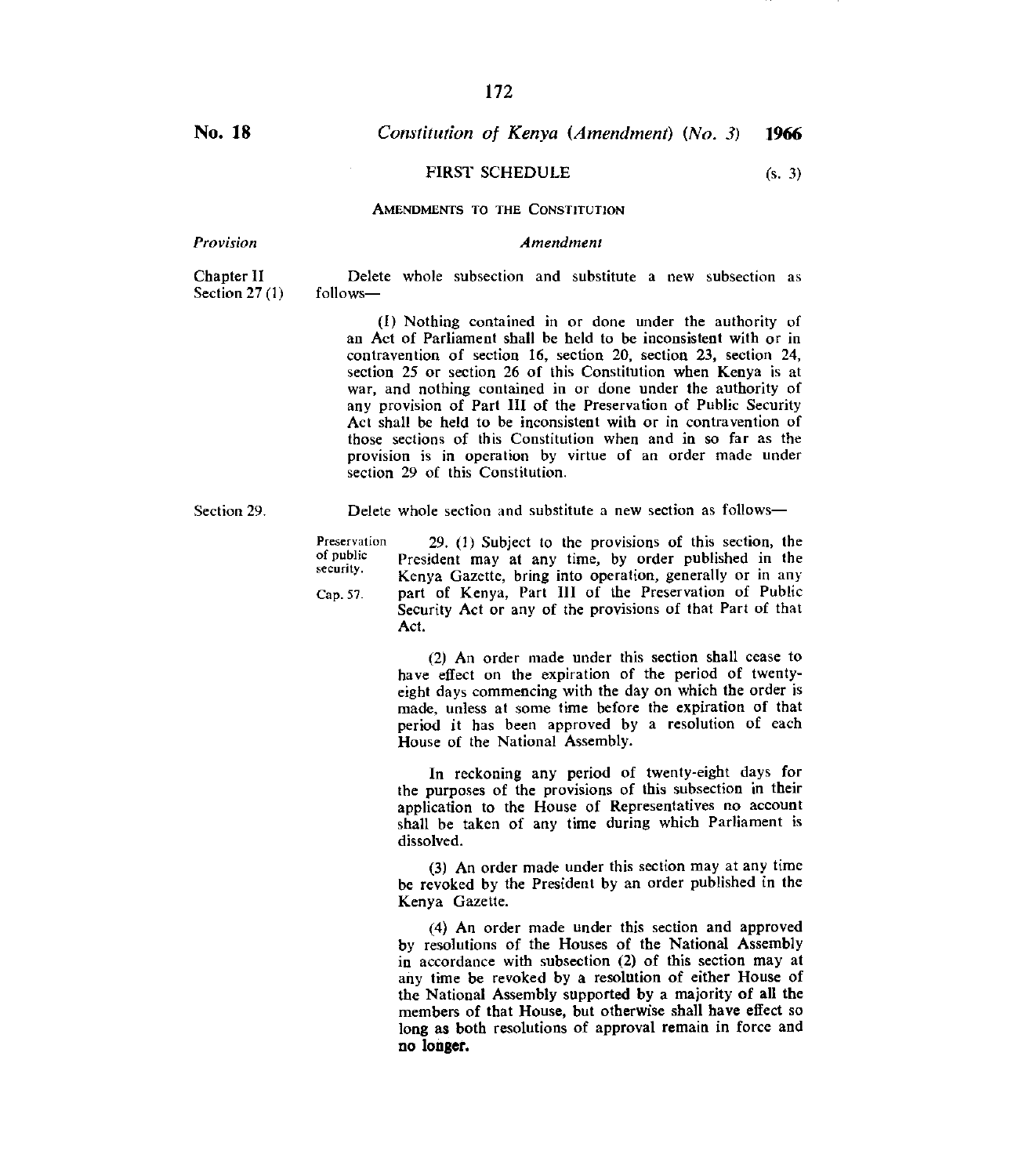#### FIRST SCHEDULE-(Contd.)

#### *Provision Amendment*

(5) A resolution of either House of the National Assembly passed for the purposes of this section shall remain in force for eight months or such shorter period as may be specified therein:

Provided that any such resolution may be extended from time to time for a further period by a resolution of that House, each extension not exceeding eight months from the date of the resolution effecting the extension; and any such resolution may be revoked at any time by a resolution supported by the votes of a majority of all the members of that House.

(6) Whenever the election of the President results in a change in the holder of that office any order made under this section and in force immediately before the day on which the President assumes office shall cease to have effect on the expiration of seven days commencing with that day.

(7) Notwithstanding any of the provisions of this Constitution, whenever the functions of the President are being exercised by any person other than the President, that person shall not exercise any of the powers conferred on the President by this section or by Part III of the Preservation of Public Security Act, and no person shall exercise any power conferred by legislation made under that Act, except in accordance with a resolution of the Cabinet, and the provisions of this section and of Part III of the said Act and of any legislation made thereunder shall be construed accordingly.

(8) The expiry or revocation of any order made under this section shall be without prejudice to the validity of anything previously done under the order or to the making of a new order.

(9) The President may summon the Senate for the purposes of this section notwithstanding that Parliament then stands dissolved but, subject to the provisions of section 43 (5) of this Constitution (which relates to the election of a Speaker of the Senate), the Senate shall not, when so summoned, transact any business other than debating and voting upon resolutions for the purposes of this section.

Insert a new subsection as follows—

(7) Nothing in this Chapter shall prevent the Government from making any regulations for the acquisition, occupation or use of Trust land during any period when Kenya is at war or when an order is in force under section 29 of this Constitution.

Chapter XII Section 209.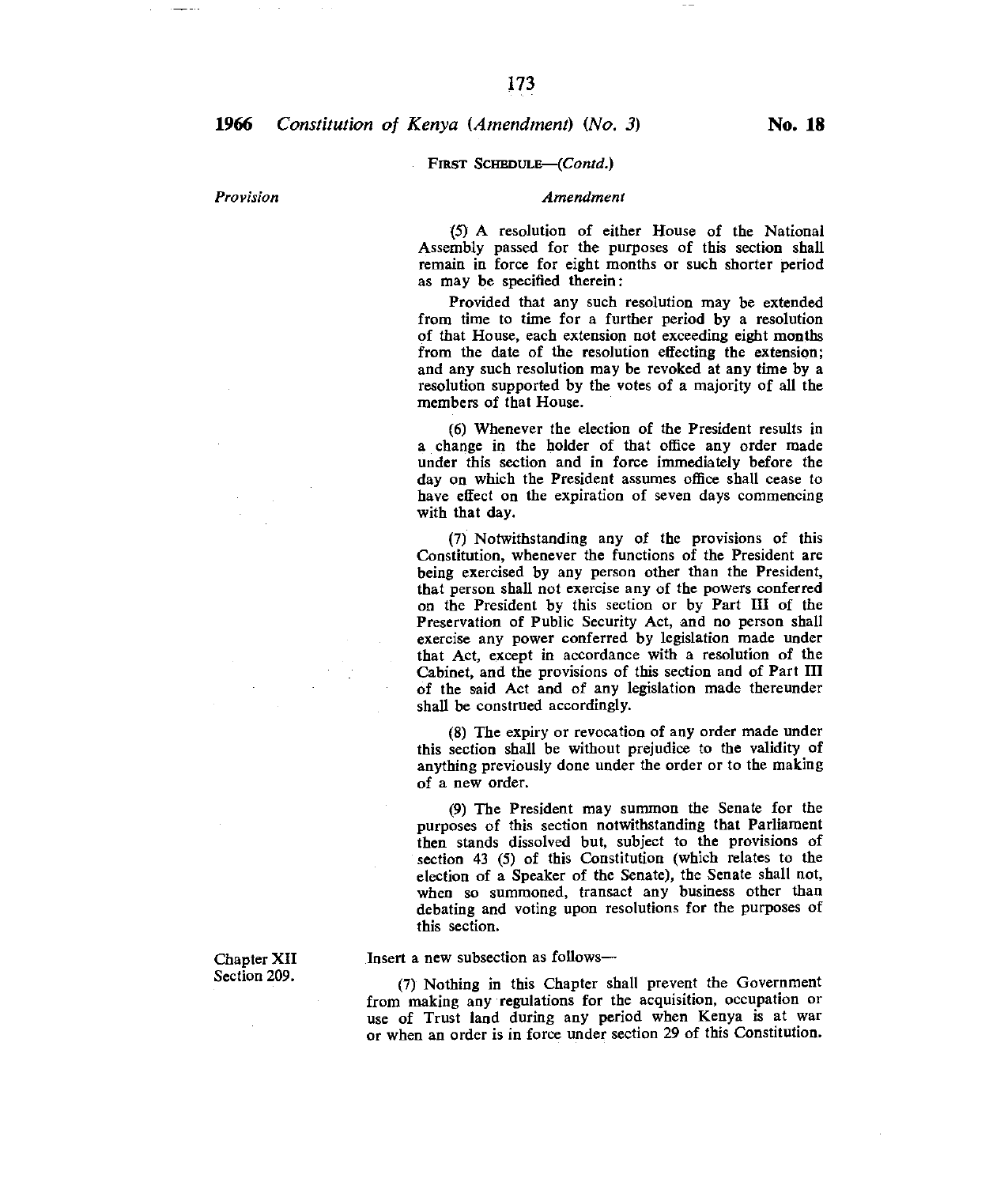# **No. 18** *Constitution of Kenya (Amendment) (No. 3)* **1966**

## SECOND SCHEDULE (s. 4)

AMENDMENTS TO THE PRESERVATION OF PUBLIC SECURITY ACT, Cap. *57* 

| Provision                                              | Amendment                                                                           |                                                                                                                                                                                                                                                                                                                                                                       |
|--------------------------------------------------------|-------------------------------------------------------------------------------------|-----------------------------------------------------------------------------------------------------------------------------------------------------------------------------------------------------------------------------------------------------------------------------------------------------------------------------------------------------------------------|
| Section 1.<br>Sections 2, 3,<br>4, 5, 6, 7<br>and $8.$ | Insert a new heading as follows-                                                    |                                                                                                                                                                                                                                                                                                                                                                       |
|                                                        |                                                                                     | PART I-PRELIMINARY                                                                                                                                                                                                                                                                                                                                                    |
|                                                        | Delete sections 2 to 8 (inclusive) and substitute eight new sections<br>as follows- |                                                                                                                                                                                                                                                                                                                                                                       |
|                                                        | Inter-<br>pretation.                                                                | 2. In this Act, "the preservation of public security"<br>includes-                                                                                                                                                                                                                                                                                                    |
|                                                        |                                                                                     | (a) the defence of the territory and people of Kenya;                                                                                                                                                                                                                                                                                                                 |
|                                                        |                                                                                     | $(b)$ the securing of the fundamental rights and free-<br>doms of the individual;                                                                                                                                                                                                                                                                                     |
|                                                        |                                                                                     | (c) the securing of the safety of persons and property;                                                                                                                                                                                                                                                                                                               |
|                                                        |                                                                                     | $(d)$ the prevention and suppression of rebellion,<br>mutiny, violence, intimidation, disorder and crime,<br>and unlawful attempts and conspiracies to over-<br>throw the Government or the Constitution:                                                                                                                                                             |
|                                                        |                                                                                     | (e) the maintenance of the administration of justice;                                                                                                                                                                                                                                                                                                                 |
|                                                        |                                                                                     | (f) the provision of a sufficiency of the supplies and<br>services essential to the life and well-being of<br>the community, their equitable distribution and<br>availability at fair prices; and                                                                                                                                                                     |
|                                                        |                                                                                     | $(g)$ the provision of administrative and remedial<br>measures during periods of actual or appre-<br>hensible national danger or calamity, or in<br>consequence of any disaster or destruction<br>arising from natural causes.                                                                                                                                        |
|                                                        |                                                                                     | PART II-PUBLIC SECURITY MEASURES                                                                                                                                                                                                                                                                                                                                      |
|                                                        | Public<br>security<br>regulations.                                                  | 3. (1) If at any time it appears to the President that<br>it is necessary for the preservation of public security to<br>do so, he may by notice published in the Gazette declare<br>that the provisions of this Part of this Act shall come<br>into operation in Kenya or in any part thereof.                                                                        |
|                                                        |                                                                                     | (2) Where a notice under subsection (1) of this section<br>has been published, and so long as the notice is in force,<br>it shall be lawful for the President, to the extent to which<br>the provisions of this Act are brought into operation,<br>and subject to the provisions of the Constitution, to make<br>regulations for the preservation of public security. |

(3) Subject to the provisions of this section, regulations made under this Part of this Act may make provision for any of the matters specified in section 4 (2) of this Act :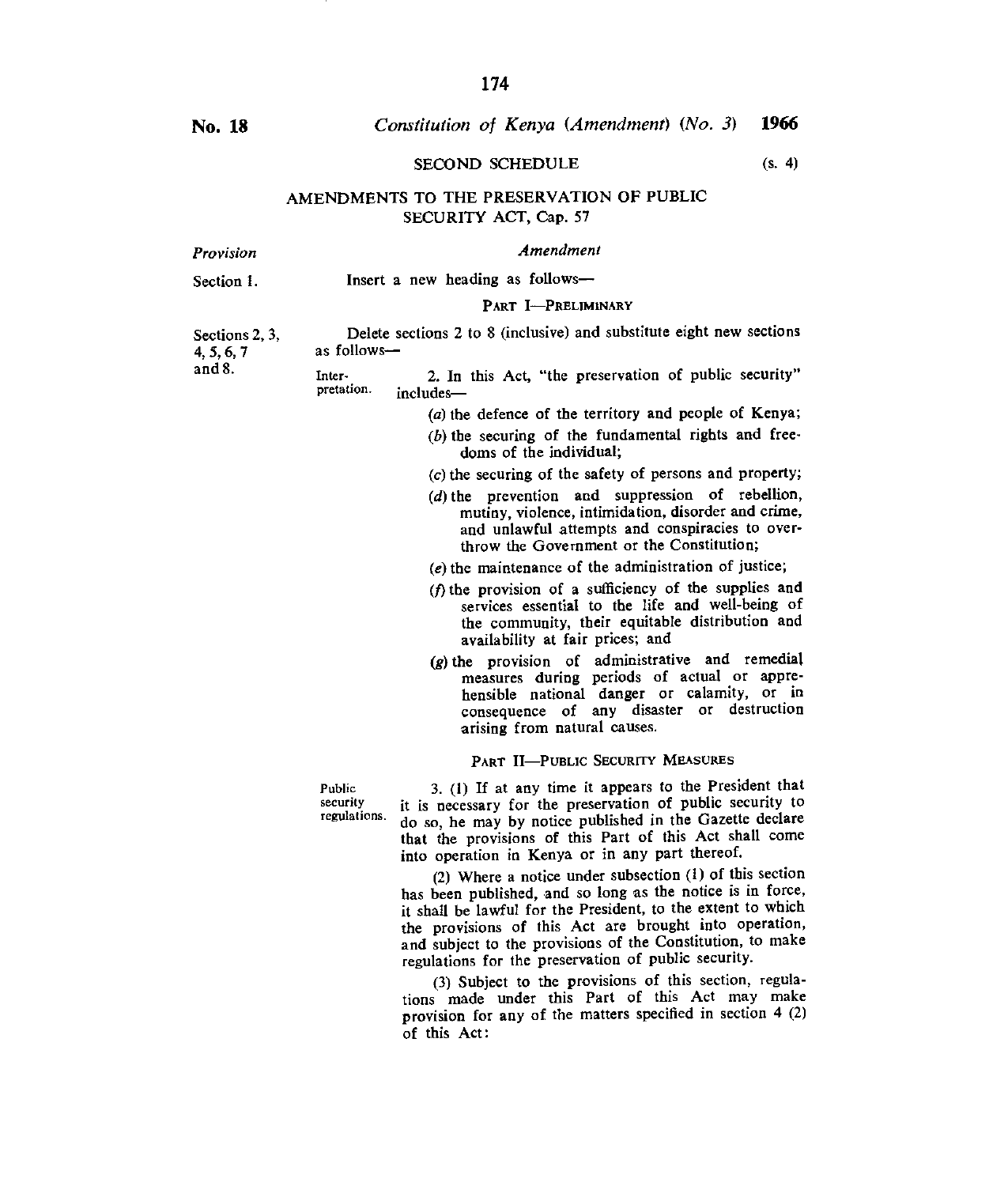# **1966** *Constitution of Kenya (Amendment)* (No. 3) **No. 18**

#### SECOND SCHEDULE-(Contd.)

## *Provision Amendment*

Provided that, subject to subsection (4) of this section, such regulations shall not make any provision which-

- $(a)$  is inconsistent with or in contravention of section 16 of the Constitution (which protects the right to personal liberty), or section 26 of the Constitution (which provides protection from discrimination), or any other provision of the Constitution; or
- $(b)$  purports to amend, modify, or suspend the operation of, any written law other than regulations made under this Act.

(4) The proviso to subsection (3) of this section shall not apply during any period when Kenya is at war or to any regulations in so far as they apply to the parts of L.N. Kenya to which section 19 of the Kenya Independence Order in Council 1963 applies.

(5) Subject to subsection (3) of this section, any notice published under this section may limit the power to make regulations to such of the matters specified in section 4 (2) of this Act as the President may specify in the notice.

(6) A notice published under this section may at any time be revoked by the President by a notice published in the Gazette.

PART III—SPECIAL PUBLIC SECURITY MEASURES

Special public security regulations.

*4.* (1) Where an order under section 29 of the Constitution (which relates to the bringing into operation of this Part of this Act) has been made by the President, and so long as the order is in force, it shall be lawful for the President, to the extent to which the provisions of this Part are brought into operation and subject to the provisions of the Constitution, to make regulations for the preservation of public security.

(2) Regulations for the preservation of public security may make provision for—

- $(a)$  the detention of persons;
- $(b)$  the registration, restriction of movement (into, out of or within Kenya), and compulsory movement of persons, including the imposition of curfews;
- $(c)$  the control of aliens, including the removal of diplomatic privileges;
- (d) the censorship, control or prohibition of the communication of any information, or of any means of communicating or of recording ideas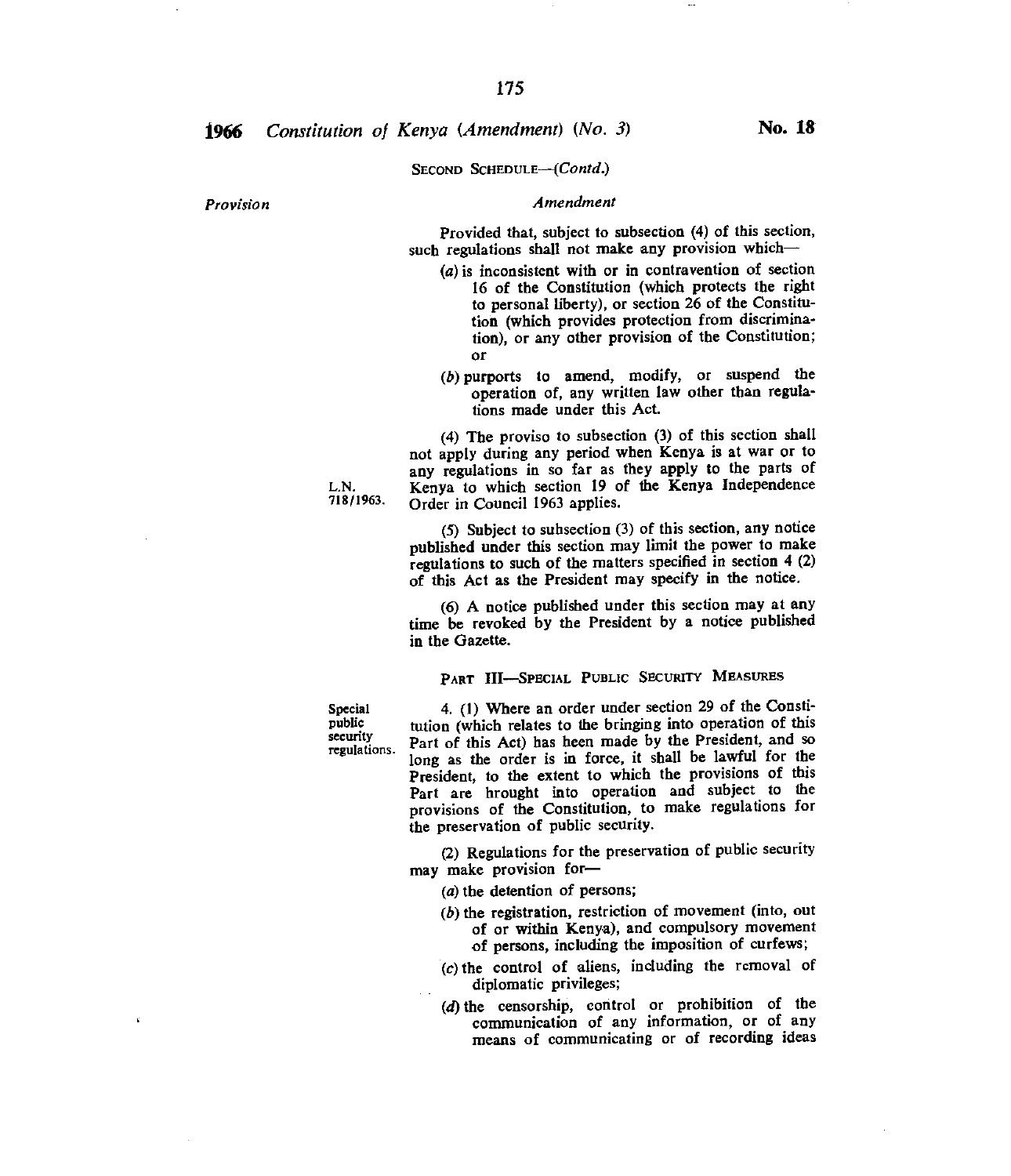SECOND SCHEDULE—(Contd.)

#### *Provision Amendment*

or information, including any publication or document, and the prevention of the dissemination of false reports;

- $(e)$  the control or prohibition of any procession, assembly, meeting, association or society;
- $(f)$  the control or prohibition of the acquisition, possession, disposition or use of any movable or immovable property or undertaking;
- $(g)$  the compulsory acquisition, requisitioning, control or disposition of any movable or immovable property or any undertaking;
- $(h)$  requiring persons to do work or render services, including the direction of labour and supplies, the conscription of persons into any of the disciplined forces (including the National Youth Service) and the billeting of persons;
- $(i)$  the control and regulation of harbours, ports and the movement of vessels;
- $(i)$  the control and regulation of transport by land, air or water;
- $(k)$  the control of trading and of the prices of goods and services, including the regulation of the exportation, importation, production, manufacture or use of any property or thing;
- *(1)* amending, applying with or without modification or suspending the operation of any law (including legislation of the East African Common Services Organization) other than this Act or the Constitution;
- (*m*) any matter, not being a matter specified in any of the foregoing paragraphs of this subsection, for which provision is necessary or expedient for the preservation of public security.

#### PART W—GENERAL PROVISIONS

and application of Part IV.

*Interpretation* 5. In this Part of this Act "subsidiary legislation" means any regulations made under this Act and any rule or order made under any such regulations, and this Part of this Act shall apply to any such subsidiary legislation.

Subsidiary legislation to be laid before Parliament.

6. (1) All subsidiary legislation shall be laid before each House of the National Assembly as soon as may be after it is made, and, if either House of the Assembly within the period of twenty days commencing with the day on which the Assembly first sits after the subsidiary legislation is laid before that House, resolves that it be annulled, it shall cease to have effect.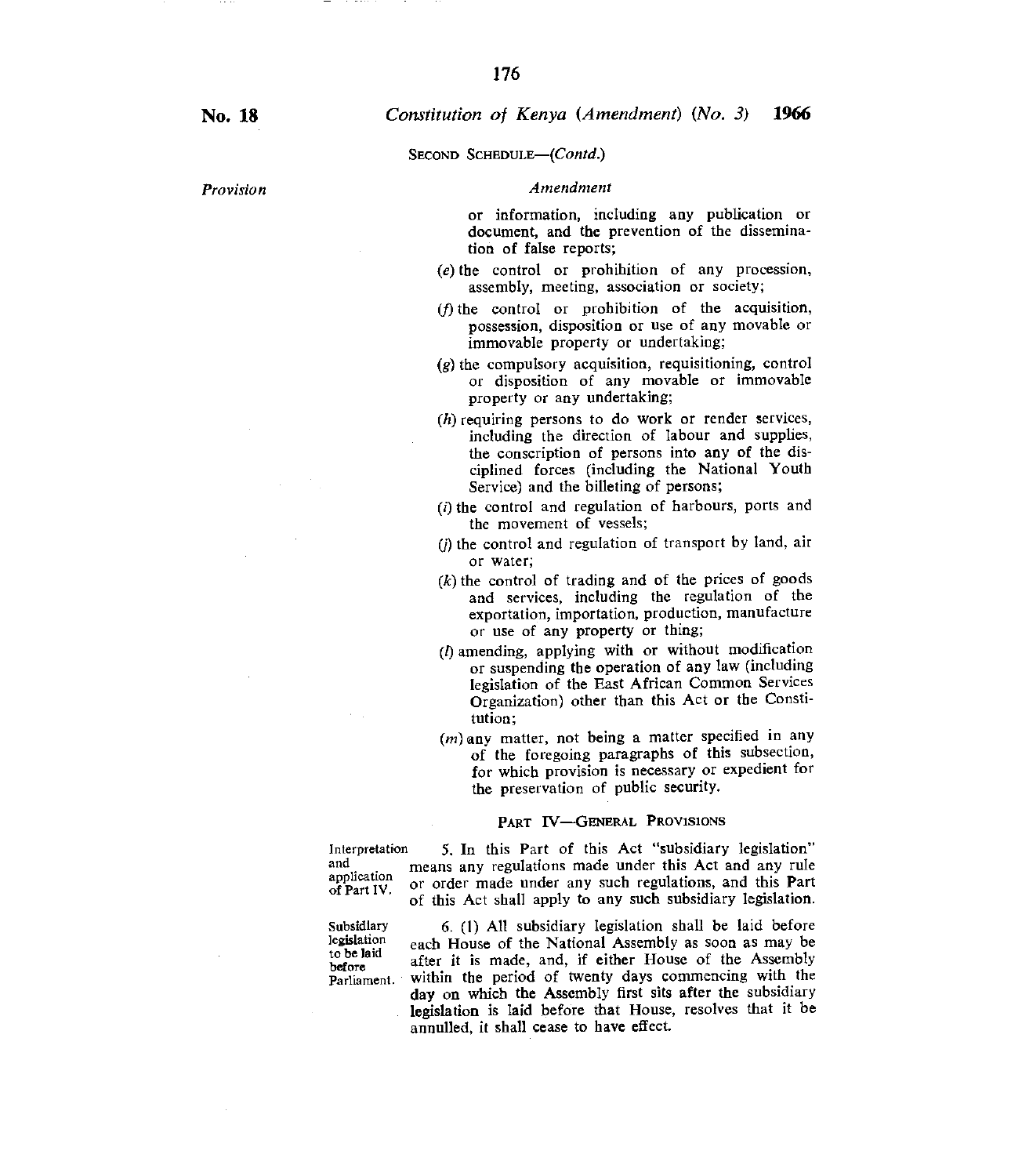# **1966** *Constitution of Kenya (Amendment)* (No. 3) **No. 18**

#### SECOND SCHEDULE-(Contd.)

ŧ

#### *Provision Amendment*

(2) Subsection (1) of this section shall not apply to any subsidiary legislation of which a draft has been laid before both Houses of the National Assembly and approved by resolution of both Houses before it was made.

*7. (I)* Subsidiary legislation may—

- $(a)$  be made to apply to Kenya generally or to any part thereof, to any ship or aircraft in or over Kenya, to any Kenyan ship or aircraft wherever it may be, and to any person on board any such ship or aircraft;
- $(b)$  make different provisions with respect to different cases or classes of case and for different purposes of this Act, and, subject to the Constitution, may make different provisions with respect to different classes or descriptions of persons.
- (2) Regulations made under this Act may—
- $(a)$  make provision for the apprehension and punishment of persons offending against the regulations, for the imposition of penalties (including the penalty of death and the forfeiture of any property connected in any way with any offence) exceeding those otherwise permitted by law to be imposed by regulations, and for the trial of such offenders by such courts, not being courts martial, and in accordance with such procedure as may be provided for by the regulations, and for the proceedings of such courts to be subject to such review as may be provided for, so, however, that provision shall be made for such proceedings being reviewed by not less than two persons who hold or have held high judicial office, in all cases in which sentence of death is passed, and in such other circumstances as may be provided by the regulations;
- $(b)$  authorize the search of persons and the entering and search of any premises, vessel, vehicle or aircraft;
- (c)provide for the payment of compensation and remuneration to persons affected by the regulations;
- (d) provide for charging in respect of the grant or issue of any licence, permit, certificate or other document for the purposes of the regulations, such fee as may be prescribed by or under the regulations;

Miscellaneous provisions relating to

subsidiary legislation.